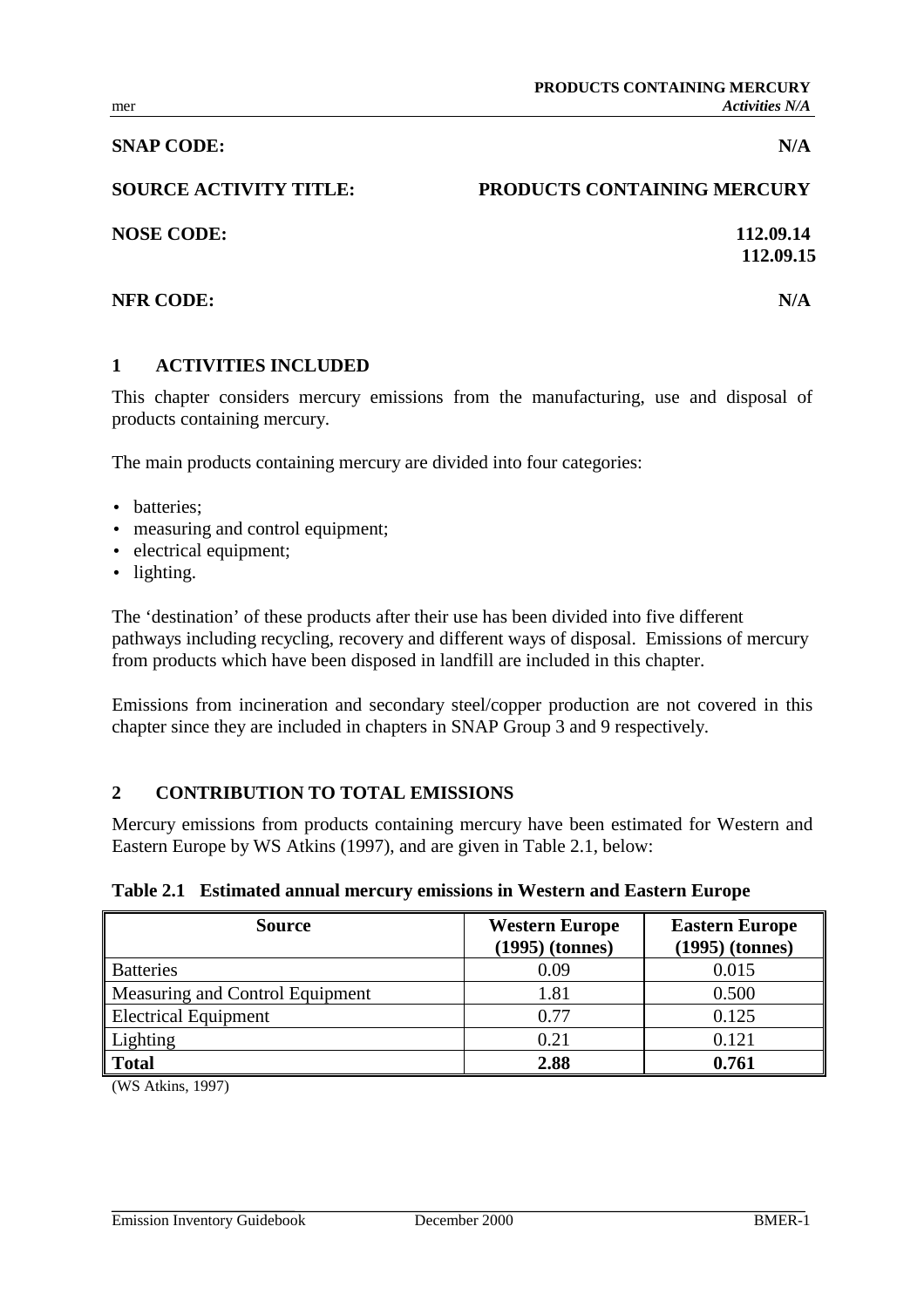| Table 2.2 Contribution to total mercury emissions of the OSPARCOM-HELCOM- |
|---------------------------------------------------------------------------|
| <b>UNECE emission inventory</b> (up to 39 countries)                      |

| <b>Source-activity</b>                   | <b>SNAP-code</b> | <b>Contribution to total</b><br>mercury emissions $[\%]$ |
|------------------------------------------|------------------|----------------------------------------------------------|
| Mercury thermometers<br>and vapour lamps |                  | $0.3\%$                                                  |

The contribution to total mercury emissions from products containing mercury varies significantly from country to country. It has been estimated (AEAT Environment 1998) that the total Hg emission for the UK was 20.5 tonnes in 1995. The contribution to total mercury emissions for the UK in 1995 was estimated to be 2% (AEAT Environment 1998).

# **3 GENERAL**

## **3.1 Description / Definitions**

The sources of emissions representing this sector have been divided into four groups:

- 1. Batteries, including button cells (used in hearing aids, calculators, photographic equipment etc.);
- 2. Measuring and control equipment including laboratory and hospital equipment (including thermometers) and devices such as barometers;
- 3. Electrical equipment;
- 4. Lighting.

In the third group, mercury is used in a range of electrical equipment, including Level, Multipoled, Thermo and mechanical switches, which are used for railway signals, telecommunications, computer communications and data transmission, portable telephones, burglar alarms and hearing aids.

For lighting, mercury is used in discharge lamps including fluorescent tubes, high pressure mercury vapour, metal halide and high and low pressure sodium lamps.

Other products containing mercury are paints, pharmaceuticals, other medical/health products and dental amalgams, but the emissions from those products are unlikely to be significant and have not been included in the calculations (Maxson 1991).

# **3.2 Techniques**

Not applicable.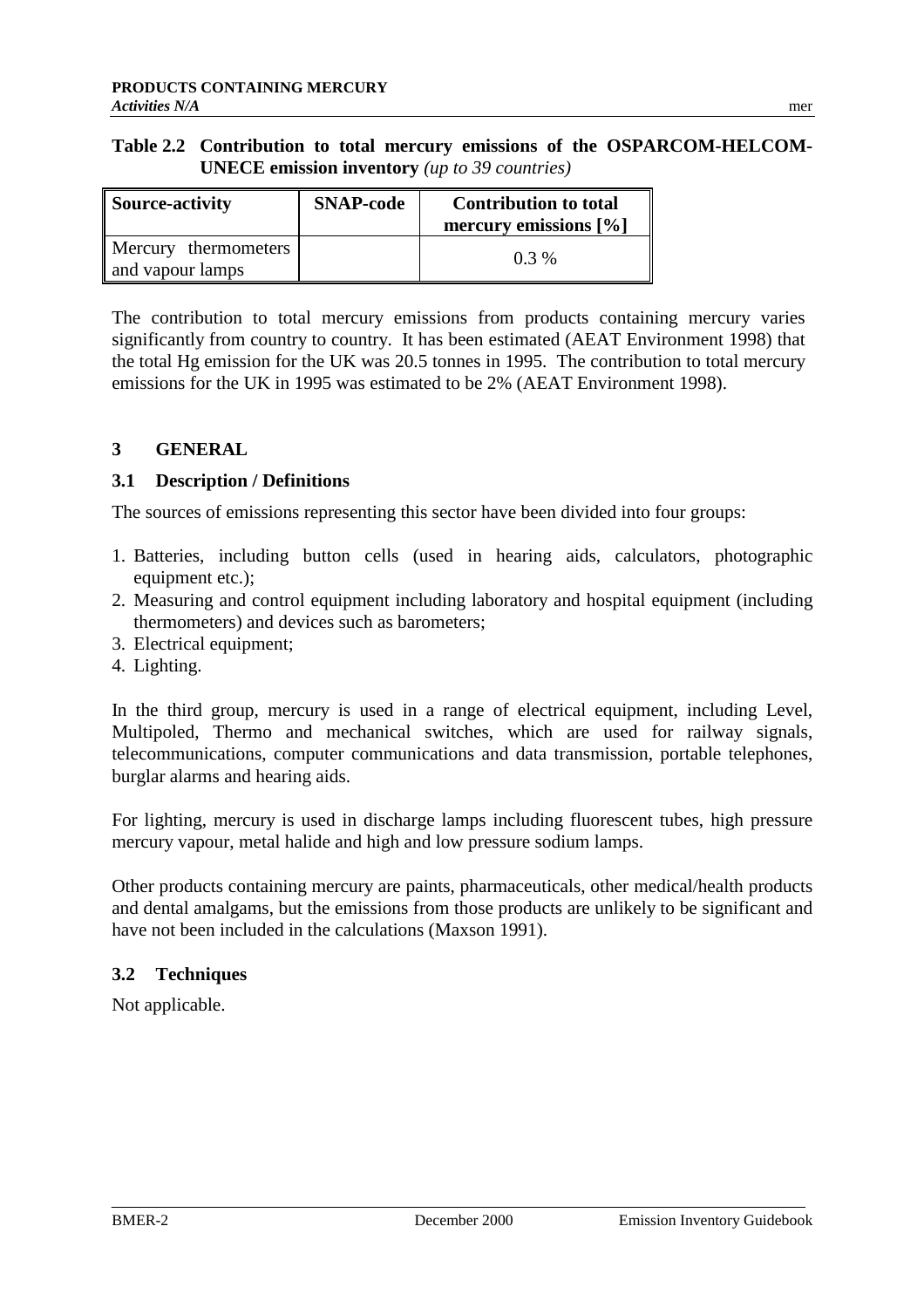## **3.3 Emissions**

Mercury emissions from products containing mercury can derive from the manufacturing process, the different 'final destination' sources after disposal and fugitive emissions from the different stages of the disposal procedure.

Disposal has been divided into 6 different pathways (WS Atkins 1997):

- Recollection/Recycling;
- Incineration/burning of waste including products containing mercury;
- Steel/copper scrap;
- Disposal via landfill;
- Release by breaking;
- Accumulation/recovery.

From the distribution factors tabulated below (Tables 3.1 and 3.2), it is evident that the biggest proportion of the mercury content of products ends up in landfill. In Eastern Europe, a big proportion of the disposed products is openly burnt rather than incinerated, or dumped rather than disposed in a covered landfill.

| Pathway                  | <b>Batteries</b> | <b>Measuring and control</b><br>equipment | <b>Electrical equipment</b> | <b>Lighting</b> |
|--------------------------|------------------|-------------------------------------------|-----------------------------|-----------------|
| Recollection / recycling | 0.3              | 0.1                                       | 0.1                         | 0.1             |
| Incineration             | 0.14             | 0.1                                       | 0.08                        | 0.09            |
| Steel / copper scrap     |                  |                                           | 0.1                         |                 |
| Landfill                 | 0.55             | 0.4                                       | 0.32                        | 0.36            |
| Release by breaking      | 0.01             | 0.05                                      |                             | 0.05            |
| Accumulation / recovery  |                  | 0.35                                      | 0.4                         | 0.4             |

#### **Table 3.1 Distribution factors for Western Europe**

(WS Atkins 1997)

#### **Table 3.2 Distribution factors for Eastern Europe**

| <b>Pathway</b>              | <b>Batteries</b> | <b>Measuring and control</b> | <b>Electrical equipment</b> | <b>Lighting</b> |
|-----------------------------|------------------|------------------------------|-----------------------------|-----------------|
|                             |                  | equipment                    |                             |                 |
| Recollection / recycling    |                  |                              |                             |                 |
| Open burning / incineration | 0.495            | 0.3                          | 0.25                        | 0.275           |
| Steel / copper scrap        |                  |                              | 0.1                         |                 |
| Dumped / Landfill           | 0.495            | 0.3                          | 0.25                        | 0.275           |
| Release by breaking         | 0.01             | 0.05                         |                             | 0.05            |
| Accumulation / recovery     |                  | 0.35                         | 0.4                         | 0.4             |
| $\lambda$                   |                  |                              |                             |                 |

(WS Atkins 1997)

Regarding the steel/copper scrap pathway, the electrical equipment that ends up in a steel/copper scrap are fragmentised and the steel/copper parts recycled. Mercury may also be emitted through the fragmentisation process.

Additionally, mercury is emitted via the incineration of wastes that include products containing mercury. Emissions from recycling of steel/copper scrap and from incineration are covered in other chapters.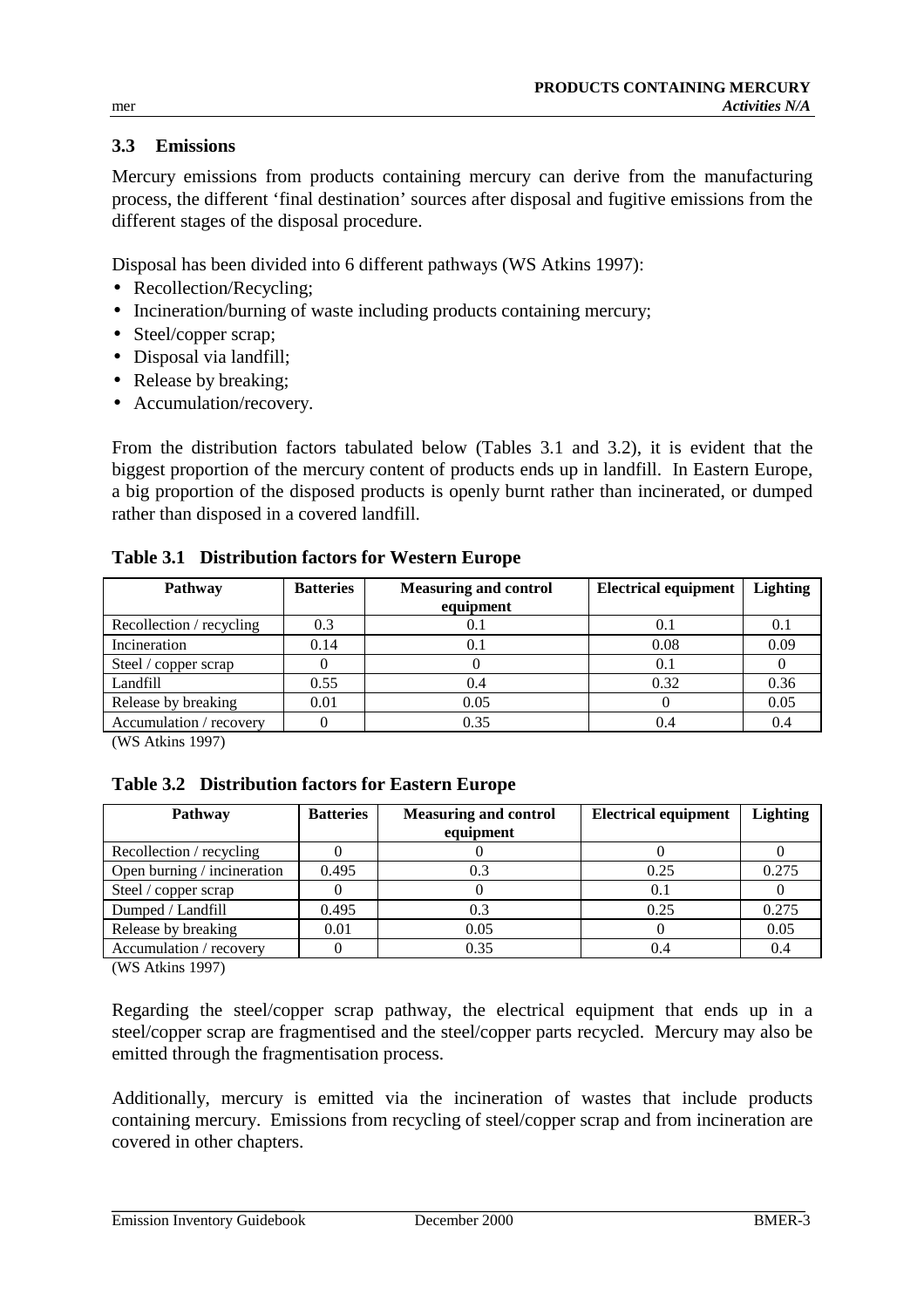Studies (Maxson 1991 and WS Atkins 1997) have considered the recovery of mercury from products as a separate destination before disposal. It can be assumed that the currently recovered mercury will be disposed and potentially emitted through the above mentioned pathways in the future. This additional emission has not been included in the calculation of mercury emission factors in this chapter.

In summary, the annual mercury emissions from products have been calculated by considering emissions from landfills and releases from the breaking of products containing mercury. Mercury emissions from the manufacturing process of products containing mercury, the recycling process and the fragmentisation of the electrical components that end up in a metal scrap are considered to be relatively low and are not included in the calculation of mercury emissions. Future emissions from currently recovered mercury has not been considered either.

#### **Figure 3.1 Pathways of emission sources in Western Europe**



Emissions that have not been included in our estimates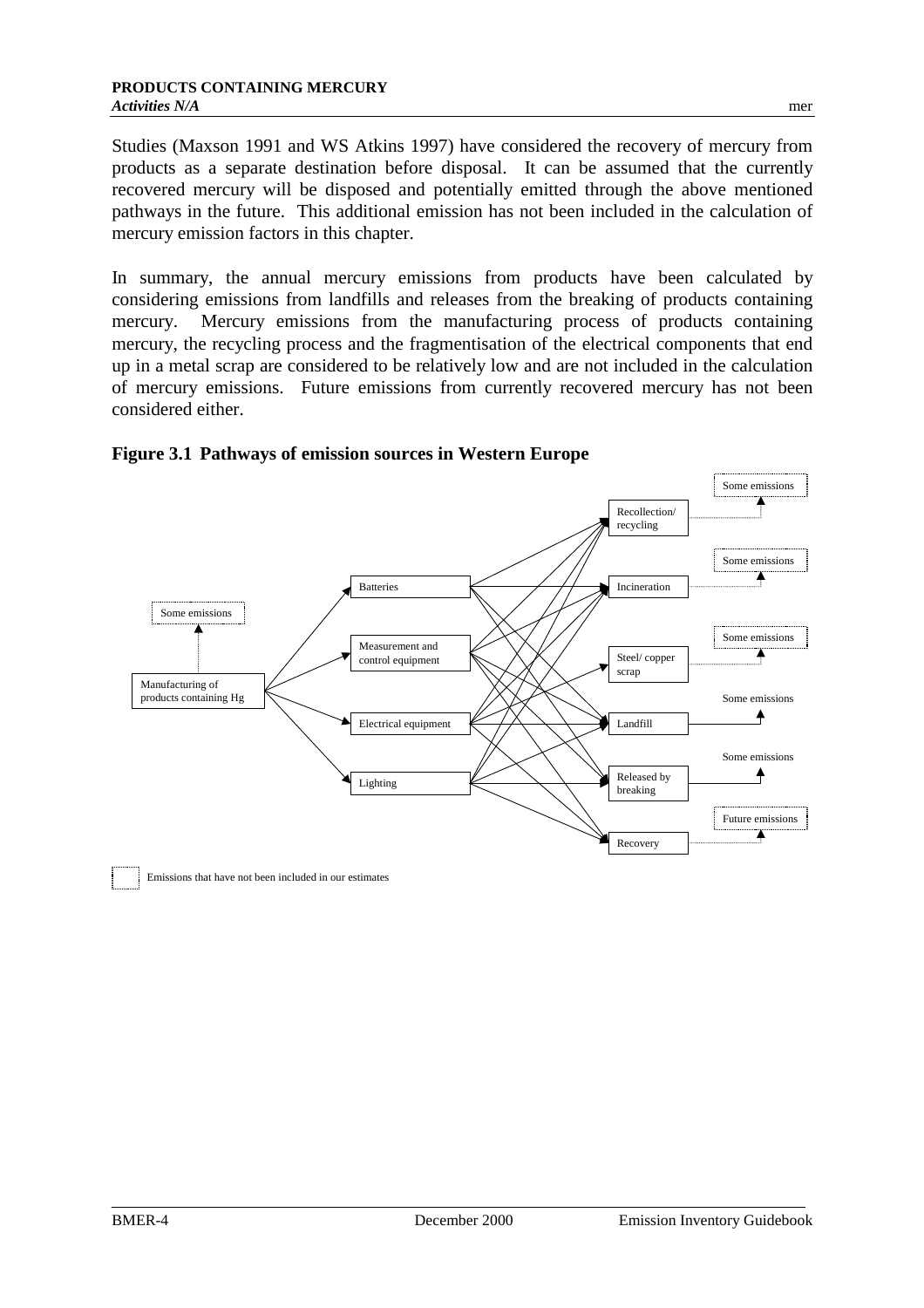

**Figure 3.2 Pathways of emission sources in Eastern Europe**

Emissions that have not been included in our estimates

The emission factors differ depending on the product and destination. In general, the emission factors are higher in Eastern Europe, mostly because of less modern technology (WS Atkins 1997).

Considering the fact that almost 50% of the products containing mercury end up in the landfill in Western Europe, landfills/dumping can be considered as the major source of mercury emissions for the whole of UNECE.

## **3.4 Controls**

Options to reduce mercury emissions from this sector include:

- Banning/phasing out of the production and sale of products containing or needing metallic mercury for their functioning;
- Limitation of the amount of mercury in products.

These will depend on the availability of substitutes not containing mercury and the actual need to use products containing mercury in the future.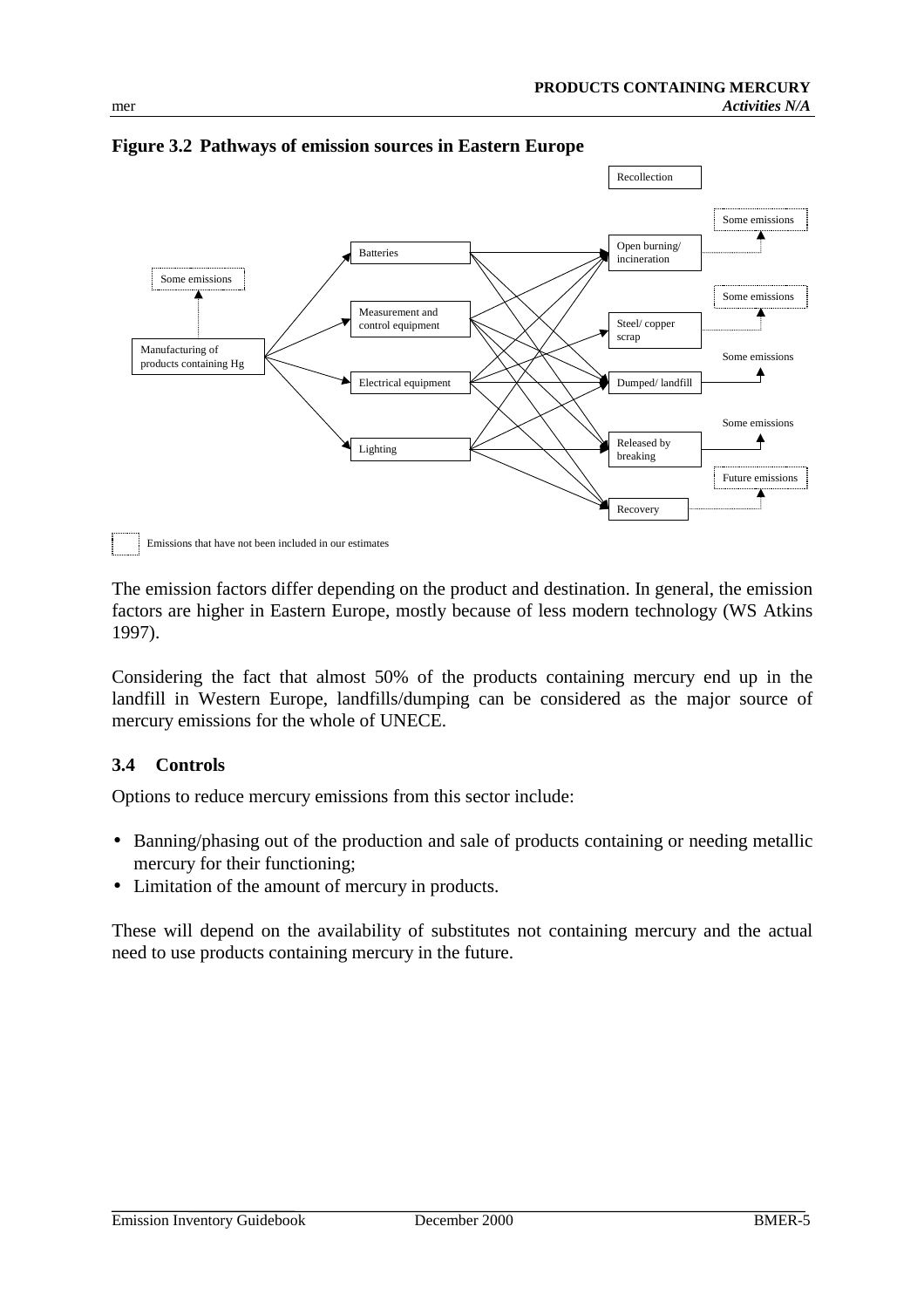## **3.4.1 Batteries**

Since 1990, mercury consumption in primary batteries has declined significantly in the EU due to the introduction of the Directive 91/157/EEC on batteries and accumulators containing certain dangerous substances. The Directive came into force in 1994 (NSCA 1998).

The Directive covers, amongst the other types of batteries, the commonly used alkalinemanganese energy cell, the zinc-carbon battery, the zinc-air button cell as well as the silver oxide button cell and the mercuric oxide battery (two small battery types which also contain mercury). Most of mercury-oxide batteries can be substituted by zinc-air (whose power characteristics are being improved rapidly), silver-oxide and lithium batteries. Zinc-carbon and a significant percentage of alkaline-manganese batteries will soon be mercury-free (Maxson 1991). Silver Oxide batteries, are being recycled by jewellers and watch repairers and mercuric oxide batteries (used in hearing aids) are declining in number (Haigh 1995).

Consequently, the biggest part of current mercury emissions from batteries in the EU originates from special purpose mercury button cells.

## **3.4.2 Measuring and control equipment**

Until now there is no legislation regarding the consumption of mercury in measuring and control equipment. Studies have shown that mercury thermometers are likely to be replaced by digital electronic ones or heat sensitive instruments based on liquid crystals (Maxson 1991).

## **3.4.3 Electrical Equipment and Lighting**

There is no legislation regarding electrical equipment and lighting.

Two Directives establishing the ecological criteria for the award for the Community eco-label to single-ended (95/533) and double ended (96/337) light bulbs can probably be used as an incentive towards the reduction of the use of mercury in these products.

Due to the likely forthcoming legislation, some industry is trying to find mercury-free substitutes, in order to reduce the use of mercury in different items. For example in the electrical equipment category, mercury usage in reed switches is being phased out, but mercury is still used in tilt switches in the automotive industry.

Consumption estimates for fluorescent tubes in the mid-1990s, based on 1989 figures, have found that the levels had remained almost unchanged. In Western Europe, mercury consumption in individual lamps is declining, but use of fluorescent lamps is increasing slightly. It has been estimated, that since 1990, mercury consumption in lamps has declined by about a third (WS Atkins 1997). Additionally, discharge lamps are more energy efficient than incandescent lamps and their longer life contributes to lower mercury emissions in electricity generation (WS Atkins 1997).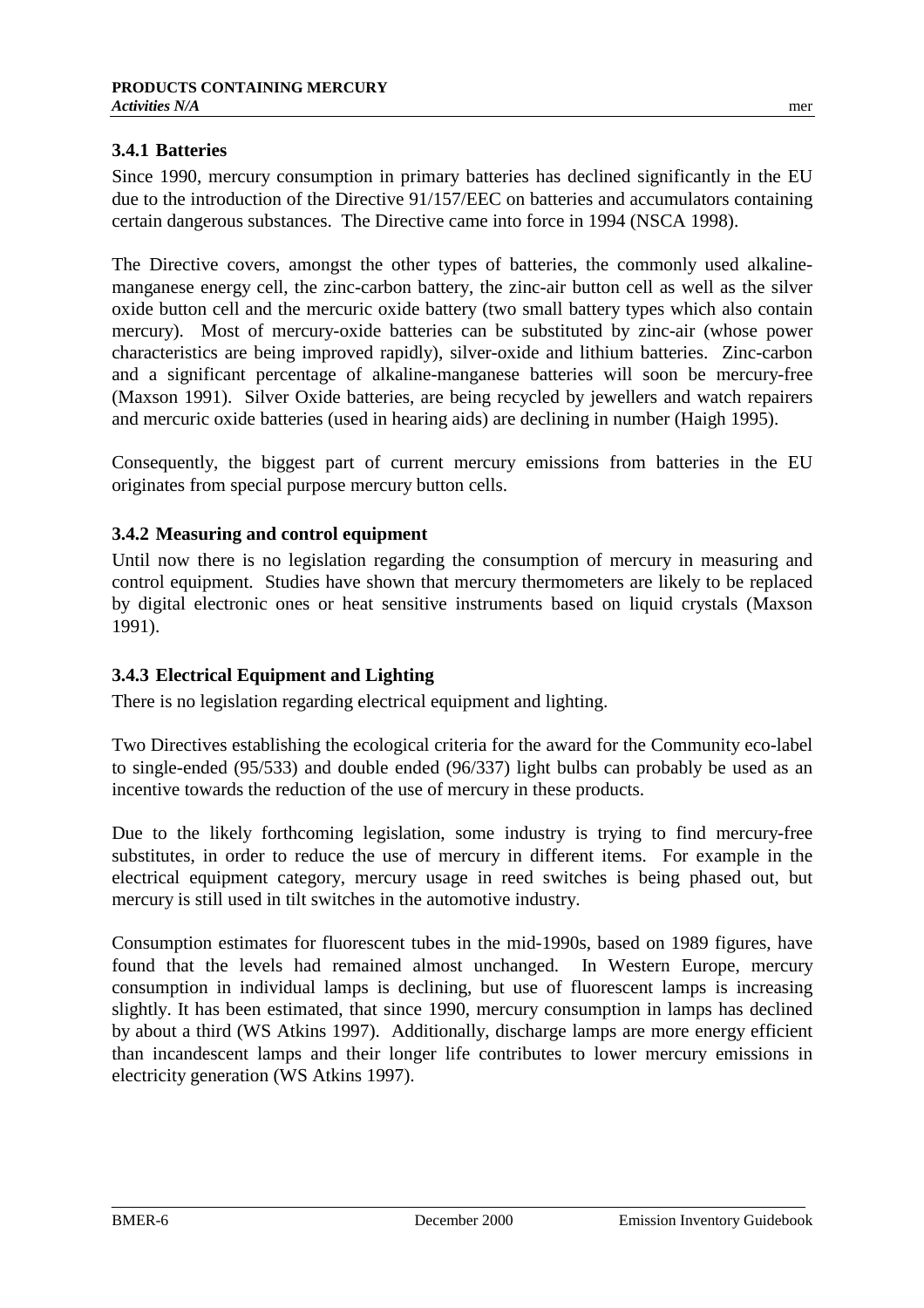# **4 SIMPLER METHODOLOGY**

The simpler methodology involves the combination of emission factors according to different category from the four product types mentioned earlier (e.g. Hg emissions per million population) with activity statistics (e.g. population of each country for a certain year). Equation (1) gives an example of the simple methodology:

Total Emission = 
$$
\sum_{different products} [Hg emission per capital] x [Population]
$$
 (1)

Emissions from the manufacturing process, the recycling and the fragmentisation stages are not included.

## **5 DETAILED METHODOLOGY**

The detailed methodology for Hg emissions may initially involve a mercury audit to find out the amount of the Hg content in different products and the amount of products sold per year. Collection of data can take place by sector after the manufacturing plants have been located. Estimates for each sector would be combined to give a more accurate estimate of the total emission.

Audits on the destinations of the different products have to be carried out for better estimates on the distribution factors.

Emissions from the manufacturing process should be added. Also, emissions from the recycling process of products that have been recollected, as well as an estimate of emissions from the fragmentisation of products that end to the metal scrap, can be included.

Equation (2) is an example of how to calculate Hg emissions for each category:

| [Hg emission] $_{product}$ = | {[Mass of Hg used in each item] x [Items consumed per year]} x                                                                                                                     |        |     |
|------------------------------|------------------------------------------------------------------------------------------------------------------------------------------------------------------------------------|--------|-----|
|                              | $\sum_{\text{Distribution f}(\text{pathway})\{\{\text{[Distribution factor]}}_{\text{Distribution f}(\text{pathway})}$ X<br>[Emission factor] <sub>Distribution f(pathway)</sub> } | $^{+}$ |     |
|                              | [Emissions from manufacturing process] <sub>product</sub> x<br>[Number of manufacturing plants] product                                                                            | $^{+}$ |     |
|                              | [Emissions from recycling process after recollection] <sub>product</sub>                                                                                                           | $^{+}$ |     |
|                              | [Emissions from fragmentisation of metal scrap]                                                                                                                                    |        | (2) |

However, it is unlikely that information is available at present to enable the detailed methodology to be used in order to improve emissions estimated by the simple method.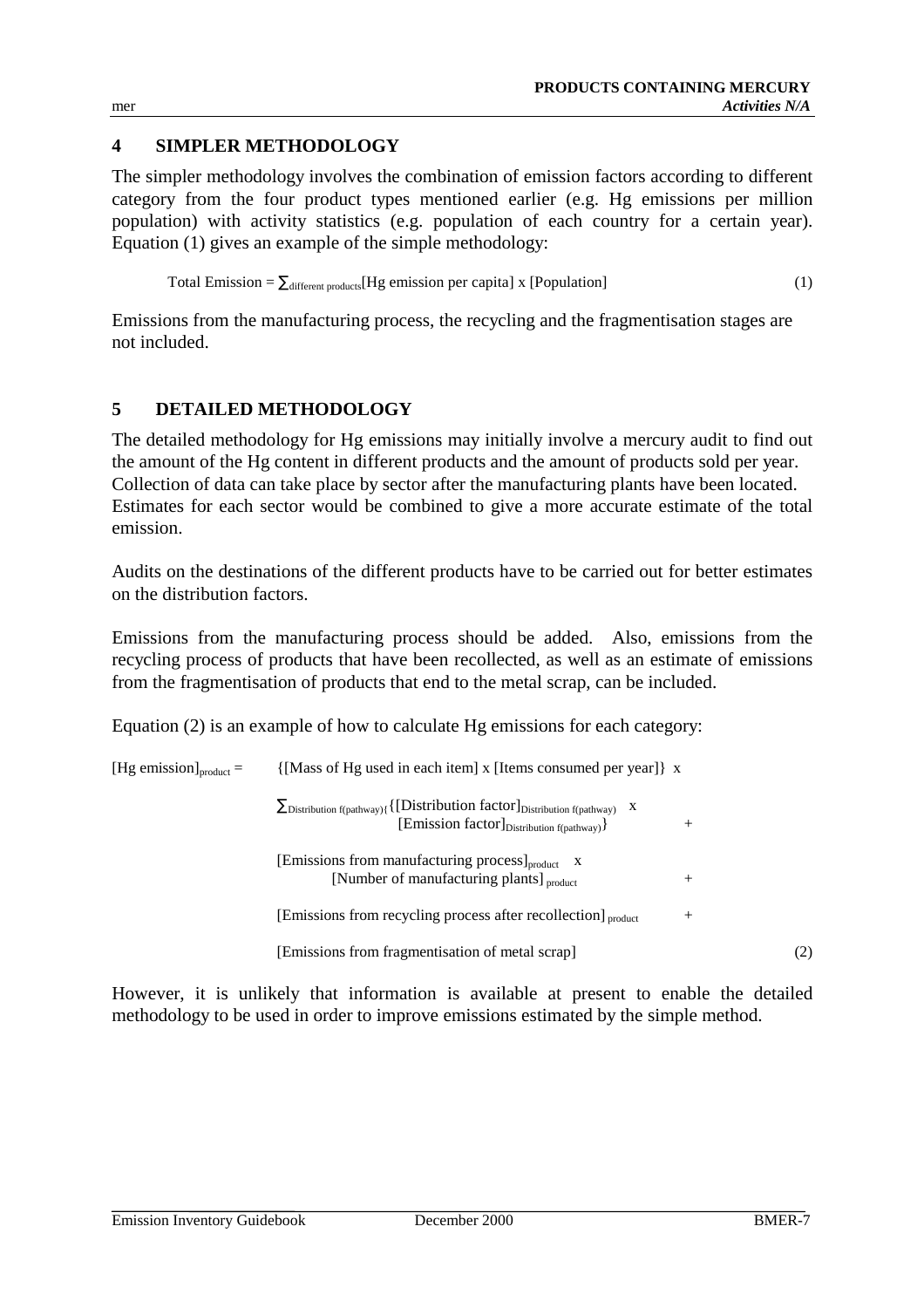## **6 RELEVANT ACTIVITY STATISTICS**

#### **6.1 Simpler methodology**

The simpler methodology requires the following activity statistics:

• population of the country

## **6.2 Detailed methodology**

The detailed methodology requires the following activity statistics for each plant:

- mass of mercury contained in products containing mercury per year;
- amount of items consumed per year:
- number of plants producing products containing mercury;
- details about the extent of recollection/recycling;
- details about the fragmentisation process.

For some countries, national statistics are not easy to obtain and it may be necessary to directly contact manufacturing plants and trade organisations.

# **7 POINT SOURCE CRITERIA**

The biggest part of the emissions for the whole of Europe derives from the landfills or because products have been dumped. Therefore, landfills should be considered as a point source where site specific data are available. Otherwise they should be considered as area sources.

As the contribution of the mercury emissions from products containing mercury to the overall mercury emissions represents only a small percentage, other emission pathways covered by this chapter can be considered as an area source.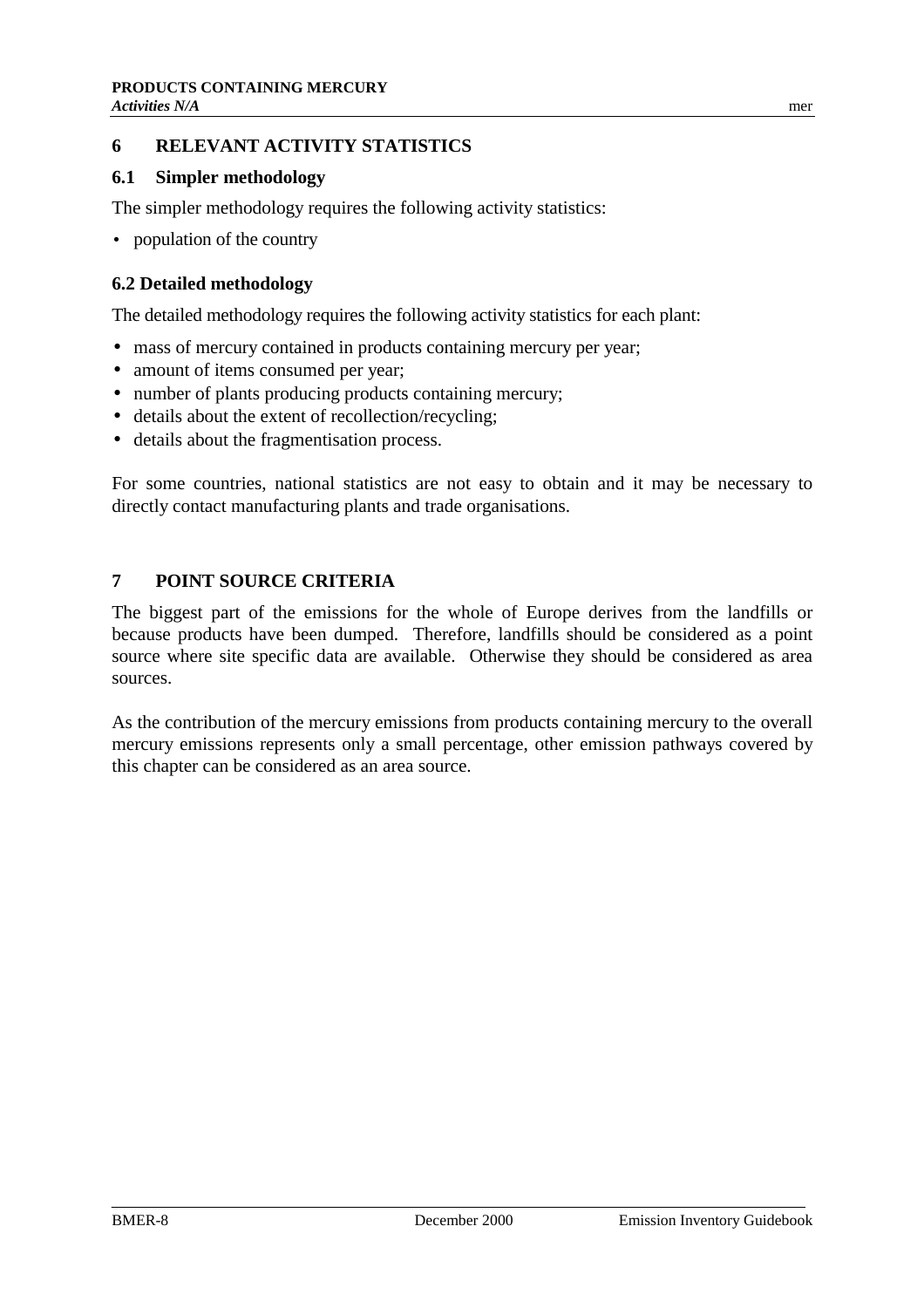# **8 EMISSION FACTORS, QUALITY CODES AND REFERENCES**

# **8.1 Simpler Methodology**

| Compound | <b>Product</b>                          | <b>Emission factor</b><br>(tonnes per million<br>population) |                                 | Data<br><b>Quality</b> | <b>Reference</b>         |
|----------|-----------------------------------------|--------------------------------------------------------------|---------------------------------|------------------------|--------------------------|
|          |                                         | Western<br><b>Europe</b>                                     | <b>Eastern</b><br><b>Europe</b> |                        |                          |
| Hg       | <b>Batteries</b>                        | 0.0002                                                       | 0.00004                         | E                      | WS Atkins<br>1997        |
| Hg       | Measurement<br>and control<br>equipment | 0.0044                                                       | 0.0013                          | Е                      | WS Atkins<br>1997        |
| Hg       | Electrical<br>equipment                 | 0.0019                                                       | 0.0003                          | E                      | <b>WS Atkins</b><br>1997 |
| Hg       | Lighting                                | 0.0005                                                       | 0.0003                          | E                      | WS Atkins<br>1997        |

**Table 8.1 Emission Factors for Hg from products containing Hg**

## **8.2 Detailed Methodology**

Emission factors should be derived through any measurement data. However, these are unlikely to be available in sufficient detail to improve emission estimated by the simple method.

## **9 SPECIES PROFILES**

Species profiles are not applicable.

## **10 UNCERTAINTY ESTIMATES**

There is an uncertainty in estimating mercury emissions from mercury containing products:

- during the manufacturing process;
- during the recycling process, after products containing mercury have been recollected;
- during the fragmentisation stage of the products containing mercury that have ended in a steel/copper scrap.

There is also much uncertainty in the distribution factors, the emission factors and the activity statistics.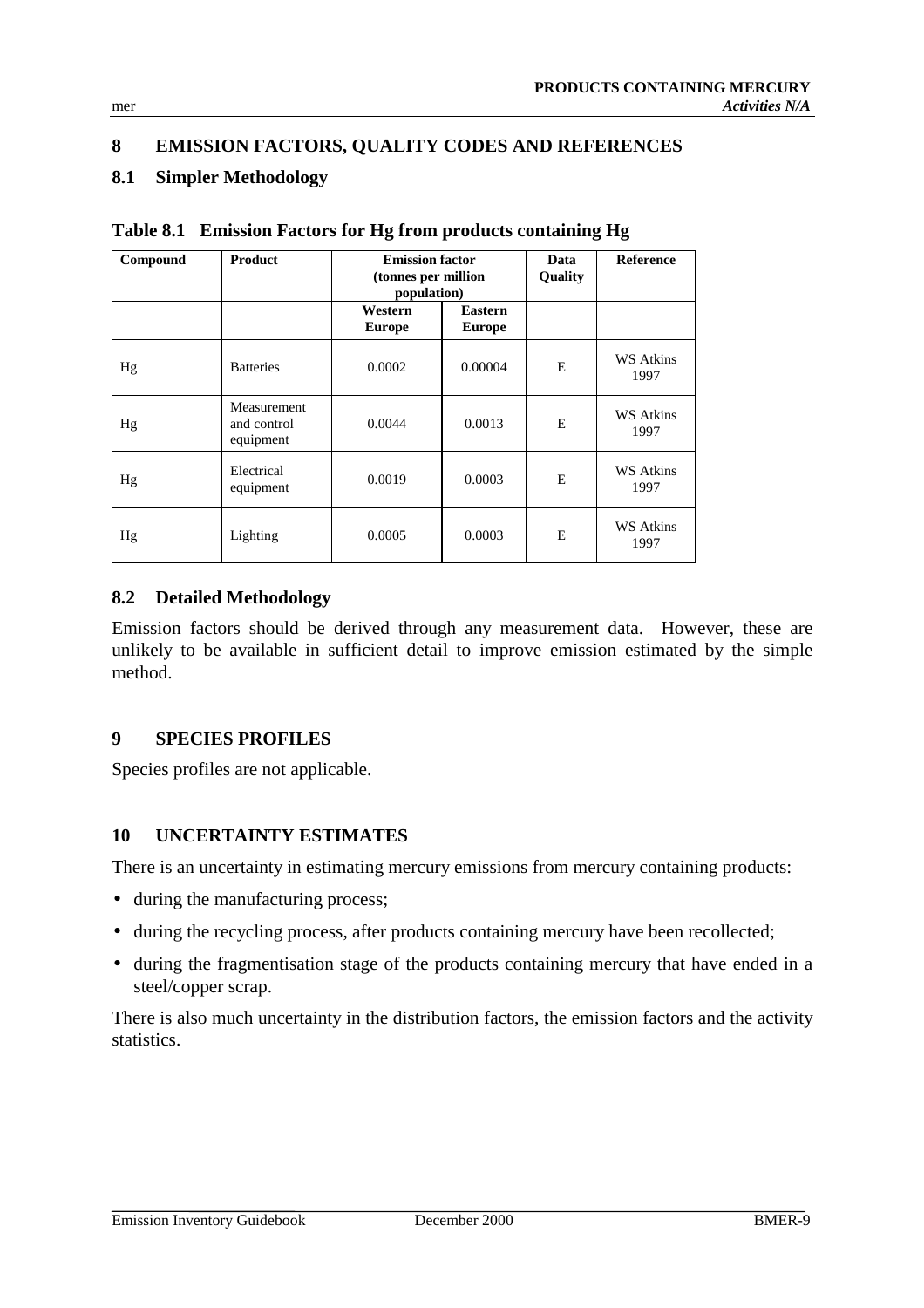## **11 WEAKEST ASPECTS/PRIORITY AREAS FOR IMPROVEMENT IN CURRENT METHODOLOGY**

The weakest aspect of the methodology is the accuracy of the emission factors and the lack of field-based emission data.

The recommended emission factors should be improved through measurement. However since there is a difficulty in making these measurements, activity data should be investigated first. If the investigation shows that activities are decreasing, then it will be less necessary for measurements to be carried out.

The EPBA (1992) report suggests that emissions via disposal of dental amalgams might be as significant as some of the main four product categories, and this needs to be reviewed.

If the chapter on landfills (90400) is updated to include mercury emissions, then the potential for double counting should be addressed.

# **12 SPATIAL DISAGGREGATION CRITERIA FOR AREA SOURCES**

Mercury emissions from products may be considered to be distributed according to population. However, given that most of the emissions come after the products have been disposed and particularly from landfills, a significant improvement in the spatial disaggregation would be made if the main territorial units were identified according to landfills.

The figures that derive from landfills have to then be combined with the population that uses the specific landfill.

In case landfill locations are not available, population should be used for measuring emissions from all sources.

## **13 TEMPORAL DISAGGREGATION CRITERIA**

Unless better information is available, emissions may be considered to occur evenly through out the diurnal and annual cycles. However, emissions of mercury are likely to vary with temperature.

## **14 ADDITIONAL COMMENTS**

No additional comments.

## **15 SUPPLEMENTARY DOCUMENTS**

No supplementary documents are required.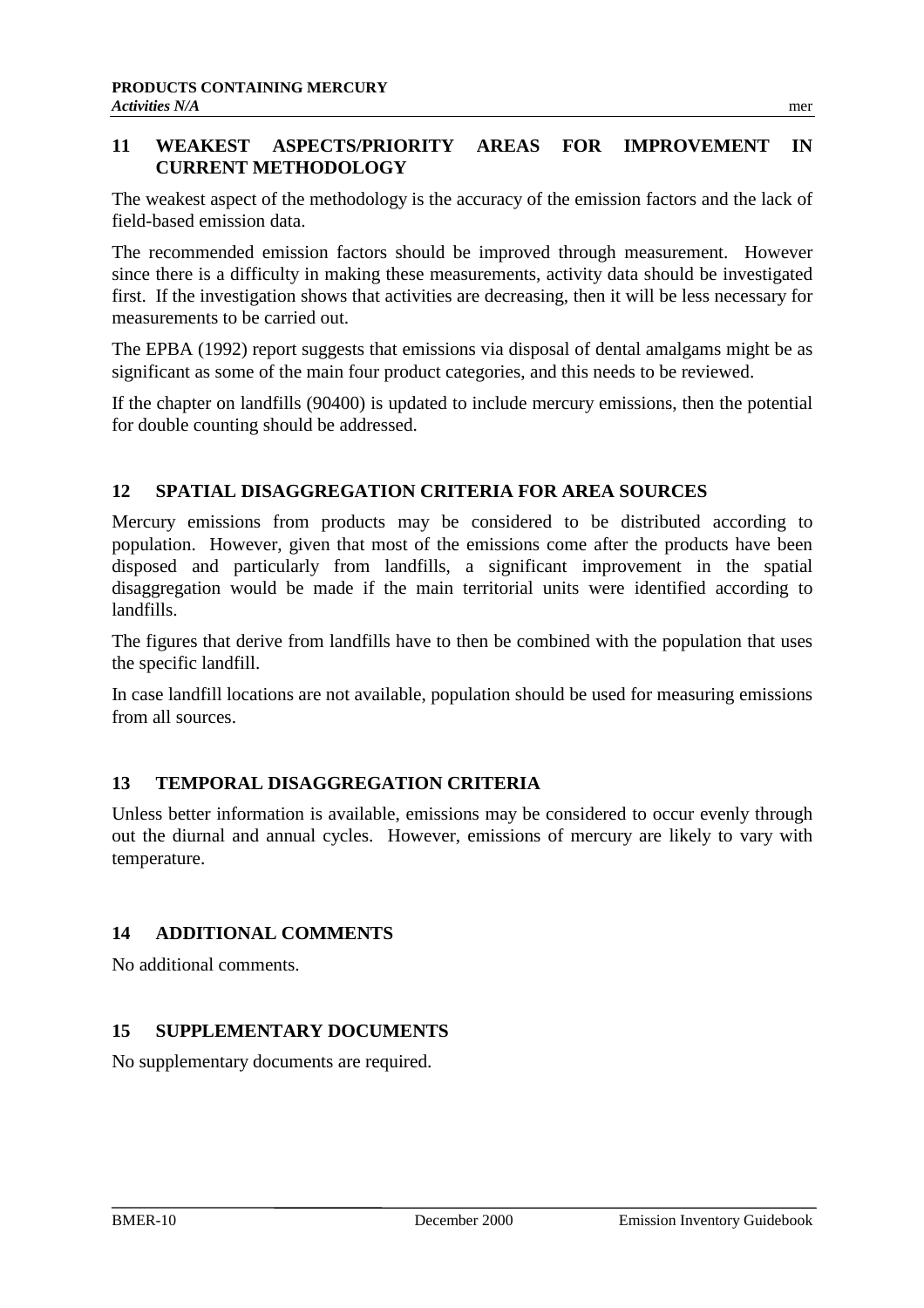## **16 VERIFICATION PROCEDURES**

Verification of the emission factors given for the simple methodology should involve the audit-type activities described as the detailed methodology (section 5).

#### **17 REFERENCES**

AEA Technology Environment (1998) Future UK Emissions of Persistent Organic Pollutants, Cadmium, Lead and Mercury, A report produced for the Department of the Environment, Transport and the Regions, Report number: AEAT - 3171/20531001, Culham, Abingdon, OX14 3DB, Oxfordshire, UK.

EPBA (1992) Batteries and the Environment, The elimination of mercury, Europile Update.

Haigh N. (1995) Manual of Environmental Policy: the EC and Britain, Cartermill and Institute for European Environmental Policy, London.

Maxson et al (1991) Mercury Rational paths through uncharted territory, A report produced for DG XI

NSCA (1998) Pollution Handbook, An Essential Guide to UK and European Pollution Control Legislation, National Society for Clean Air and Environmental Protection, ISBN 0 90347441 7

WS Atkins (1997) Mercury containing products, A report produced for the Department of the Environment, Transport and the Regions, Doc. Ref.: 2392-E.059, Woodcote Grove, Ashley Road, Epsom, Surrey KT18 5BW, UK.

## **18 BIBLIOGRAPHY**

Annual Abstract of Statistics (1996), Central Statistical Office, UK.

CITEPA (1988) Environment et la qualite de la vie, Reduction des emissions de metaux lourds et de poussieres Technologies-efficacite-couts, Tome 1, Incineration des dechets, Commission des Communautes Europeennes.

European Commission (1991) 91/157 EEC Council Directive on 18 March 1991 on batteries and accumulators containing certain dangerous substances.

European Commission (1995) 95/533 Commission Directive of 1 December 1995 establishing the ecological criteria for the award of the Community eco-label to single-ended light bulbs.

European Commission (1996) 96/337 Commission Directive of 8 May 1996 establishing the ecological criteria for the award of the Community eco-label to double-ended light bulbs.

Swedish National Chemical Inspectorates (1997) Mercury in products - a source of transboundary pollutant transport, KEMI Report no 10/97. ISSN 0284-1185. Order no 360 589.